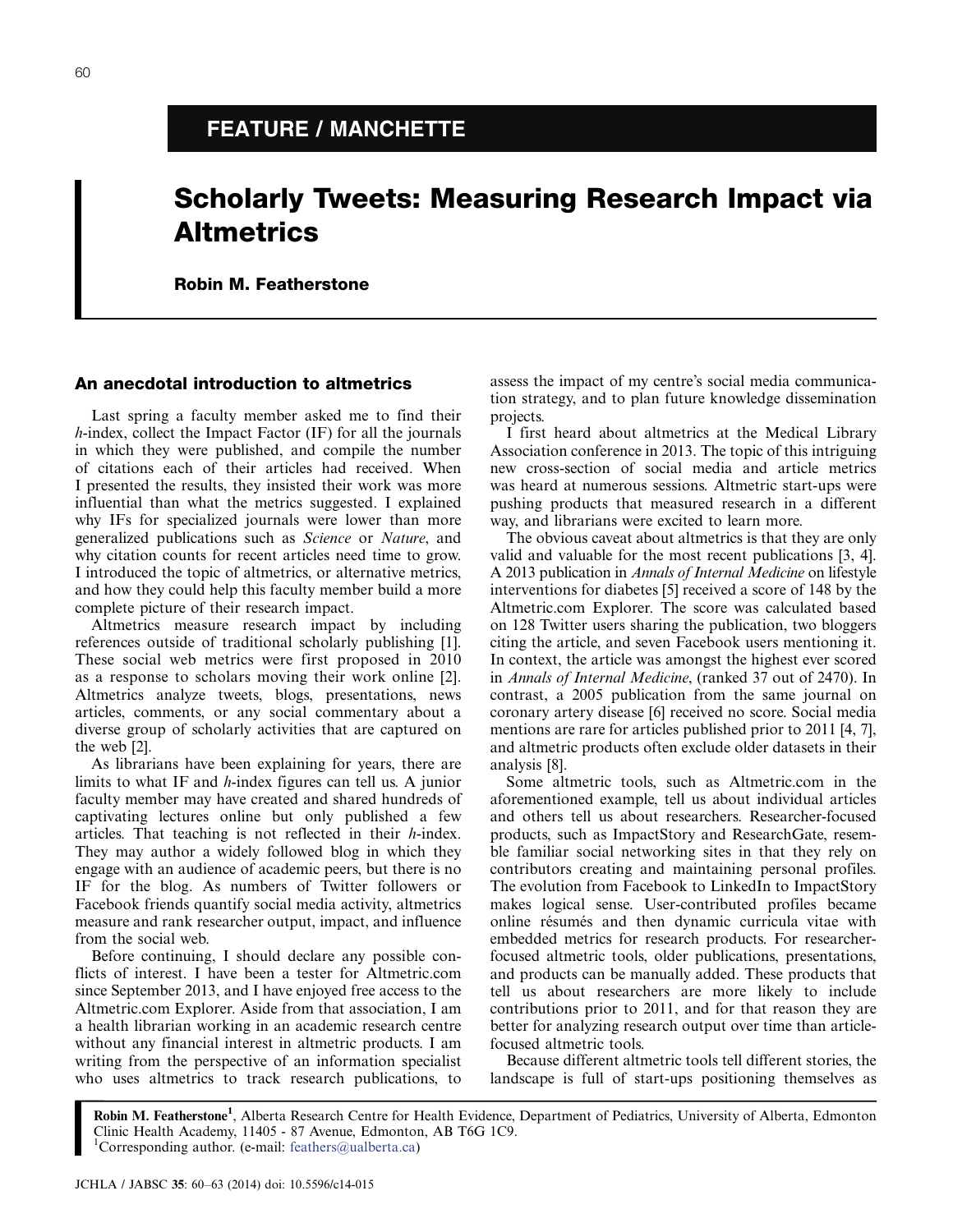investment-worthy knowledge providers. The following is an overview of a few key players that have persevered past infancy.

Altmetric.com scores articles with embeddable, donutshaped badges. Subscription costs vary and the company has been generous to librarians in offering free accounts during their start-up phase. Their application programming interface (API) is available for free to any web developer who wants to embed Altmetric.com badges on their site. The company has published extensively on the subject of altmetrics [2, 9-11] and their datasets are contributing to bibliometric research [4, 12, 13]. Altmetric.com collects and analyzes mentions on social media sites, particularly Twitter and Facebook. The Altmetric. com Explorer (available by subscription) searches datasets by keywords and subject headings, but it works best with PubMed Identifiers (PMIDs), International Standard Serial Numbers (ISSNs), or Digital Object Identifiers (DOIs).

ImpactStory.org is an open-source product that connects PMIDs, DOIs, GoogleScholar citations, ORCID identifiers (unique researcher identifiers), and SlideShare profiles to count ''Research Products.'' ImpactStory.org creates a free public profile for the individual researcher that includes their Wikis and blogs and praises their Open Access publications with a medal ranking. ImpactStory helps scholars create and disseminate online resumes in a similar way to LinkedIn.

PLOS Article-Level Metrics examines the overall ''performance and reach'' of articles, and is available for every article published by PLOS (Public Library of Science) [14]. PLOS Article-Level Metrics aggregate usage data (i.e., downloads), citations, ratings, social networking mentions, blogs, and media mentions. Like Altmetric.com, PLOS distributes a free API to share their article metrics on third-party websites.

Plum Analytics.com, which was acquired by EBSCO Information Services in January 2014, gathers online metrics of research output [15]. Plum Analytics' ''artifacts'' are collected in the PlumX database and include articles, blog posts, book chapters, conference papers, datasets, patents, even source code. Artifacts are aggregated and presented in graphs that summarize the output of an author or a group (lab, department, etc.).

ResearchGate.net also claims to measure impact in a new way and ranks ''scientific reputation'' through their RG Score [16]. ResearchGate hosts an open platform for researchers to share and discuss their work. Products from researcher profiles contribute to RG Scores, as do evaluations of those products by ResearchGate peers. Aggregated RG Scores are also presented for institutions based on member contributions. For example, at the time of writing, the University of Alberta had a Total RG Score of 45,512.24 from 4,706 members; the top three ranked institutions were the Chinese Academy of Sciences  $(106,070.02)$ , the University of São Paulo  $(91,088.50)$ , and the French National Centre for Scientific Research (80,190.02).

The future use of such large-scale, quantitative measurements of research output will be of particular interest to funding agencies. In an environment of accountability, researchers will require assistance disseminating ''products'' that will be counted by a new generation of assessment instruments. Librarians who understand altmetrics will be available to advise on targeted social media dissemination strategies that link products with profiles and contribute to individual and institutional rankings.

#### Challenges to measuring social media output

As expert searchers of grey literature will recognize, it is a nightmare task to capture every social media mention, tweet, blog comment, SlideShare upload, etc., for a particular researcher or publication. As pointed out by Hausten, et al. [12], an article may be tweeted in such a way that it is not easily identified (e.g., ''Great article by @dparton in the latest Lancet''). The lack of standardization in social media communication results in questionable data accuracy by altmetric providers [17], and bibliographic analyses using altmetrics include lengthy discussions of the limitations of their data sources.

Altmetric product development is occurring within a larger movement to utilize available web data [3]. Webometrics require number-crunching computing power to be coupled with clean web design and the principles of information organization to facilitate the union. It is no surprise that librarians, such as Mike Buschman with Plum Analytics, are contributing to the development of altmetric tools. To achieve accurate records of scholarly output, altmetric products rely on PMIDs, DOIs, and ORCID identifiers. One lesson to take away from this column is that smart self-promoters include a PMID or DOI when they tweet or blog about their research publications. Including unique identifiers is the best way to ensure that social media output is counted by almetric products.

#### Gaming altmetrics

No one blames the researcher who wants to give their publication a little boost with a tweet or a Facebook mention, but the methods for collecting and displaying evidence of researcher output ought to make such activities transparent [18]. Self-citing or self-tweeting does not qualify as unethical; however, those self-tweets should have lesser value or be regarded in a separate context from legitimate sharing by unbiased experts. In addition, data collector spamming needs to be detected and eliminated by altmetric proviers through transparent methods. Automated programs that ''game'' the analysis and inflate rankings hamper producers. Anyone using altmetrics should recognize this gaming phenomenon and the potential for research rankings to be artificially inflated.

In addition to catching incidents of gaming, another future challenge for altmetric start-ups will be standardizing methods of counting the online artifacts of research output. An analogy can be made between the need to have COUNTER compliant statistics for journal usage. Without standardization in altmetrics, these tools are just comparing apples to oranges. A researcher could have over 1000 ''products'' in one altmetric measurement but a low "rank" and fewer "artifacts" in another. When an altmetric product achieves the equivalent recognition of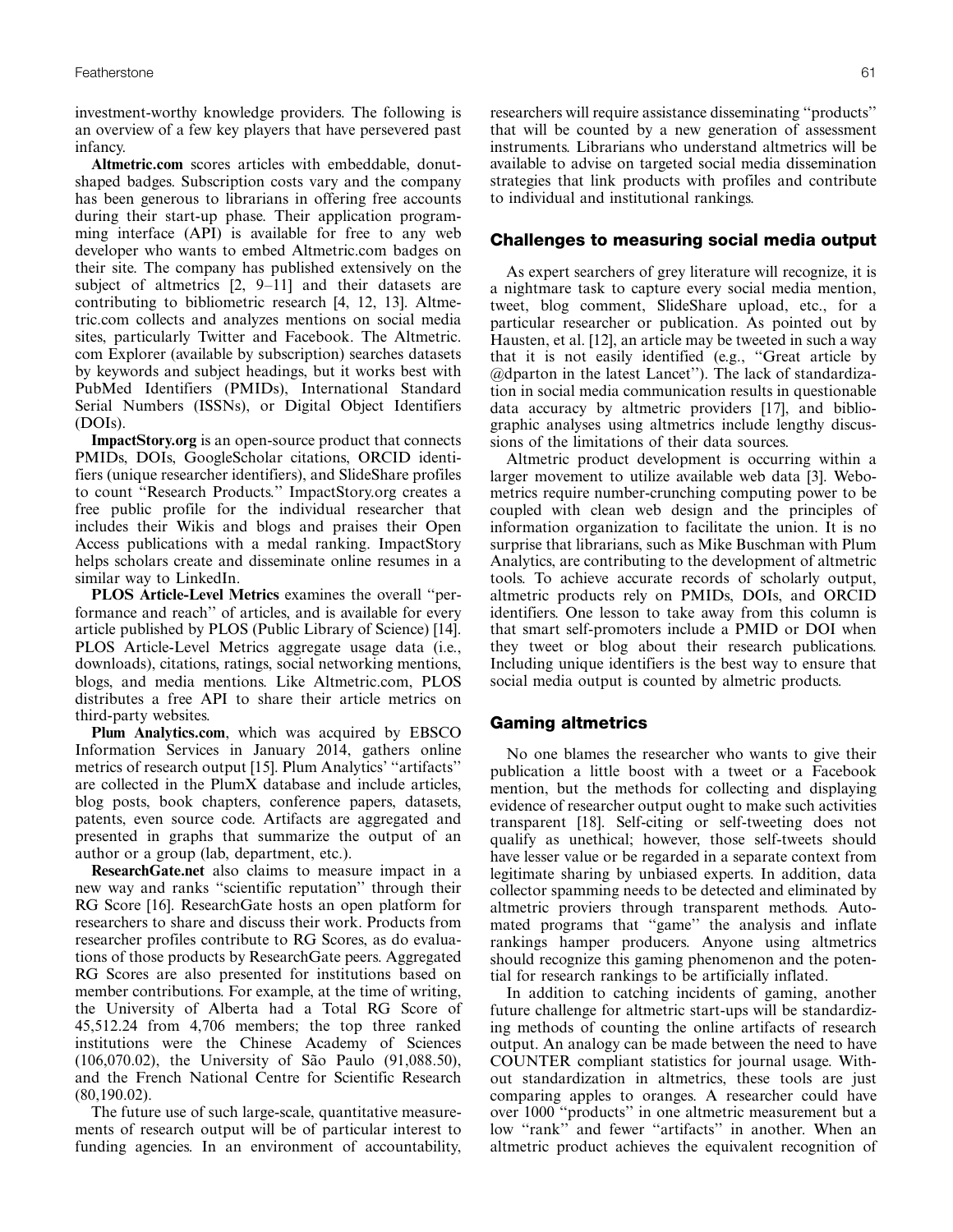the gold-standard IF academic institutions can then review their tenure dossiers using these values. However, at this early stage in product development, the contribution of almetrics to the process of scholarly promotion is limited.

# Altmetrics in context

PLOS maintains a collection of scholarly altmetrics publications to help monitor this rapidly growing area of research [19]. Numerous investigations have focused on the relationship between altmetrics, citation counts, and IF scores [4, 10, 12, 13, 20, 21]. Findings from these studies suggest a positive but weak correlation between altmetrics and traditional impact measures [4]. Owing to the variety of altmetrics rankings and the different methods of comparison, these analyses are limited. Although proponents of altmetrics compare new tools against the standard citation measures, the evidence does not support replacing traditional citation metrics with altmetrics. However, information scientists agree citations and altmetrics measure different types of impact [4, 12]. In a society where social media is pervasive, it means something for a scholarly article mention to receive a million likes on Facebook, independent and regardless of any eventual citation count.

A more fruitful approach to webometrics research will combine IF and other available datasets with altmetrics to examine social media use and knowledge dissemination strategies. For example, using altmetrics with publisher data could tell us how many times an article was tweeted compared with how many times the full-text was downloaded. We can compare downloads for high and low altmetrics scores or between and across fields for different social media sites. Altmetrics offer assessment opportunities for granting agencies, research centres, universities, and libraries. Alternative metrics also provide insight into the results of social media engagement strategies and deserve to be integrated into knowledge translation assessment.

# Altmetrics in health

Costas et al. found that the highest share of publications with altmetrics scores came from the biomedical and health sciences field [4]. An analysis of Twitter use in biomedicine found that 20.4% of the articles indexed in PubMed in 2012 received at least one tweet [12]. This percentage had increased from 2.4% in 2010 and 10.9% in 2011 [12]. Researchers, particularly in biomedicine, are increasingly using social media for health promotion [22, 23], education [24], and to facilitate communication and improve knowledge [25].

Despite evidence of the value of social media in healthcare, I often hear academic clinicians dismiss tools like Twitter. They created an account, used it for a couple of weeks, and then lost interest. Because my own experience with social media had a similarly rocky start, I understand these reservations about using Twitter, Facebook, Pinterest, Slideshare, and the myriad other social networking sites. I have grown to recognize their value from working in an academic research centre. In healthcare, Twitter is being used to share clinical guidelines, webinars that teach research methods, or to facilitate online journal clubs; SlideShare disseminates conference proceedings; wikis are used for teaching; and blogs generate new ideas. The social web is a complex landscape full of everything from the Centre for Reviews and Dissemination sharing reporting discrepancies for clinical trial registries to Will Smith fan selfies and thinspo (so-called inspirational images for dieters). Some aspects of social media activity are worth avoiding, but many others are worth the interaction.

Social media presences are commonplace for research groups, granting agencies, libraries, and universities. If academics are investing energy in social media activities, then we should learn what we are gaining. Through altmetrics, I can find out how many people saw our research centre's tweets about clinical guidelines. I can also learn where in the world those people are located and gain insight into future audiences for health information products. If you invest in social media activities for research, then altmetrics can measure your return on that investment.

# Future directions

Publishers, like PLOS, are among the most ardent early adopters of altmetrics. The APIs of altmetrics are now a common feature on the table of contents pages in many journals. Social media metrics are becoming more pervasive in the information landscape, but to retain permanence altmetric products must focus on building trust with the researcher community. We trust IF citation metrics because of the transparency in their data collection and analysis. Altmetric tools need to acknowledge and guard against incidents of gaming and to present self-promotion activities separately in their analysis. As information specialists who teach and utilize IFs and citation metrics, we should also understand how altmetrics are calculated and how they can benefit our institutions and researchers.

#### References

- 1. Baynes G. Scientometrics, bibliometrics, altmetrics: Some introductory advice for the lost and bemused. Insights. 2012;25(3):311-5. doi: 10.1629/2048-7754.25.3.311.
- 2. Priem J, Taraborelli D, Groth P, Neylon C. Altmetrics: A manifesto 2010. Available from: <http://altmetrics.org/manifesto/>.
- 3. Galligan F, Dyas-Correia S. Altmetrics: Rethinking the Way We Measure. Serials Review. 2013;39(1):56-61. doi: 10.1016/ j.serrev.2013.01.003.
- 4. Costas R, Zahedi Z, Wouters P. Do altmetrics correlate with citations? Extensive comparison of altmetric indicators with citations from a multidisciplinary perspective. arXiv preprint arXiv:14014321. 2014.
- 5. Schellenberg ES, Dryden DM, Vandermeer B, Ha C, Korownyk C. Lifestyle Interventions for Patients With and at Risk for Type 2 Diabetes: A Systematic Review and Metaanalysis. Annals of Internal Medicine. 2013;159(8):543-51. doi: 10.7326/0003-4819-159-8-201310150-00007.